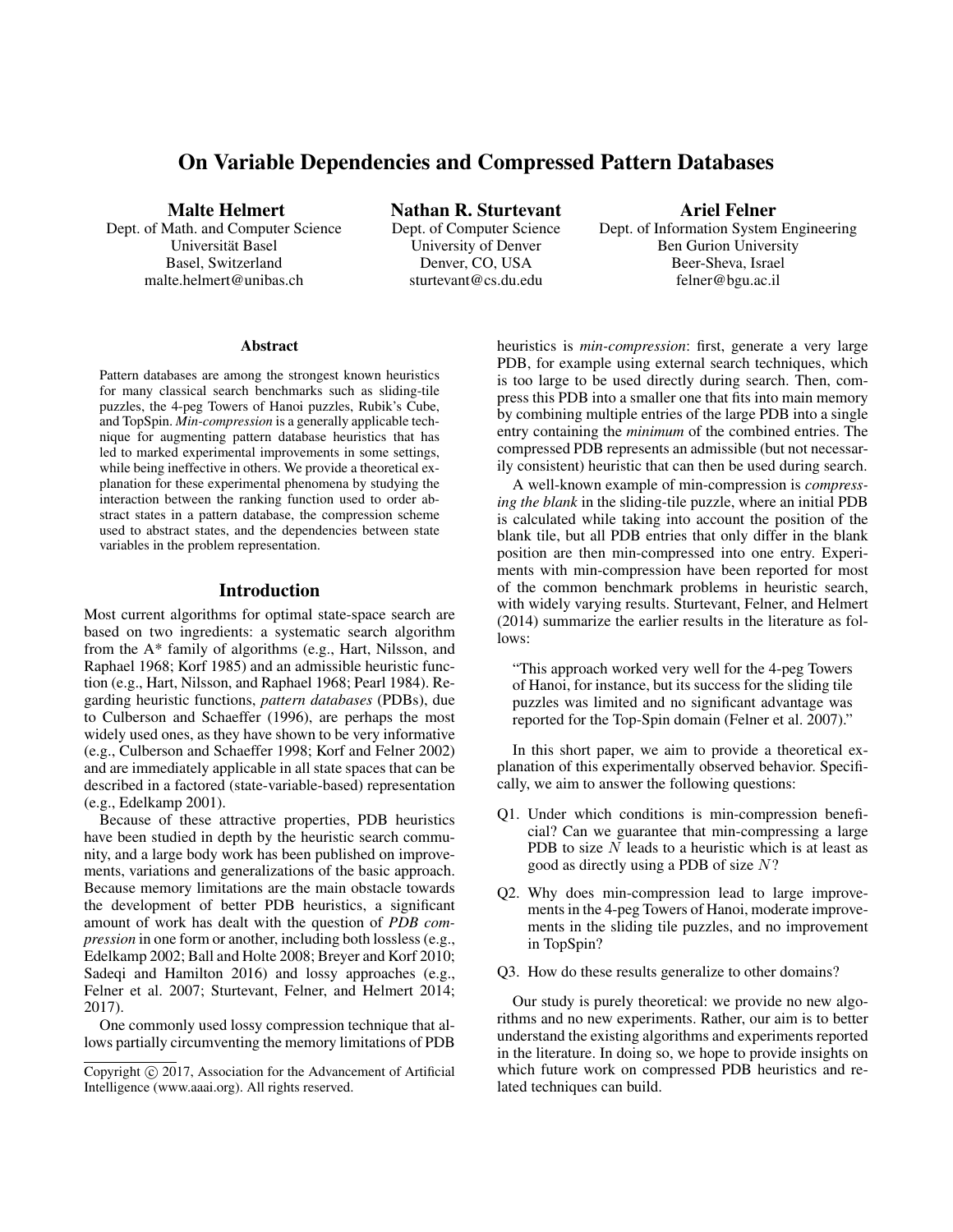### State Spaces

We assume that states in the state spaces we consider are expressed as tuples over a finite set of finite-domain *state variables* V, and that pattern database heuristics are based on abstracting the state space by *projecting* to a subset of state variables  $P \subseteq V$ . This covers typical state space representations and pattern databases for classical benchmarks such as the 15-puzzle, the 4-peg towers of Hanoi, TopSpin, Rubik's Cube, but also general representation formalisms such as  $SAS<sup>+</sup>$  (Bäckström and Nebel 1995) and PSVN (Hernádvölgyi and Holte 1999).

For example, a state in the 15-puzzle can be represented as a tuple  $\langle p_0, \ldots, p_{15} \rangle$  where  $p_i$  encodes the *position* of tile i, where  $p_0$  is the blank position. A state in TopSpin can be represented as a tuple of positions for each token. A state in Towers of Hanoi can be represented as a tuple of positions for each disk.

In some cases, an inverse (dual) representation exists: for example, a 15-puzzle state can alternatively be represented as a tuple where the  $i$ -th entry gives the tile at the  $i$ -th position, rather than the position of the  $i$ -th tile. Which of the two forms is appropriate depends on the intended use: for example, for PDB heuristics based on ignoring certain tiles, we need a representation with one state variable per tile. One could alternatively ignore certain *positions*, in which case the dual representation would be appropriate.

Certain combinations of assignments to state variables may be *illegal*. For example, in the 15-puzzle, no two tiles can occupy the same position, so all states with  $p_i = p_j$ for some  $i \neq j$  are illegal. In a general representation like SAS<sup>+</sup>, such constraints can be derived or imposed as *invariants*. Haslum, Bonet, and Geffner (2005) describe how *constrained PDBs* can exploit such invariants to strengthen PDB heuristics.

Formally, a state space for state variables  $V$  is given by:

- a set S of assignments to V called the (legal) *states*,
- a set  $T \subseteq S \times S \times \mathbb{R}_0^+$  of (state) *transitions*, each with an associated *cost*,
- an *initial state*  $s_{\text{init}} \in S$ , and
- a set of *goal states*  $S_{\text{goal}} \subseteq S$ .

We write transitions in arrow notation as  $s \stackrel{c}{\rightarrow} s'$  to denote a transition from  $s$  to  $s'$  with cost  $c$  and omit  $c$  where it does not matter. We assume familiarity with common heuristic search concepts such as heuristics, admissibility, consistency, dominance, and the perfect heuristic  $h^*$ .

### Pattern Database Heuristics

Given a subset of state variables  $P \subseteq V$  (a *pattern*), the *projection*  $\pi_P$  is a function that takes a state  $s \in S$  and discards all information about state variables not in P. It induces an *abstract state space*, which is a state space over state variables P with states  $\{\pi_P(s) \mid s \in S\}$ , transitions  $\{\pi_P(s) \stackrel{c}{\rightarrow} \pi_P(s') \mid s \stackrel{c}{\rightarrow} s' \in T\}$ , initial state  $\pi_P(s_{\text{init}})$  and goal states  $\{\pi_P(s) \mid s \in S_{\text{goal}}\}$ . The heuristic  $h_P$  associated with  $\pi_P$  is defined by  $h_P(s) = h^*(\pi_P(s))$ , i.e., the optimal solution cost (in the abstract space) of the projection of s.

Let  $S_P$  be the set of abstract states under projection  $\pi_P$ . The most common way of implementing  $h<sub>P</sub>$  is to use a *ranking function* (minimal perfect hash function)  $rank_P : S_P \rightarrow$  $\{0, \ldots, |S_P| - 1\}$  (e.g., Bonet 2008) to map abstract states to a contiguous range of integers, and then use a 1-dimensional array (table)  $T_P$  to store the corresponding heuristic values. That is,  $T_P[i]$  stores  $h^*(s_P)$ , where  $s_P$  is the uniquely defined abstract state with  $rank_P(s_P) = i$ . Such tables are called *pattern databases*, which is why the overall heuristic is called a *pattern database heuristic*. In summary, we have

$$
h_P(s) = T_P[rank_P(\pi_P(s))],
$$

where in practice the combined projection and ranking function  $rank_P \circ \pi_P$  is often computed in one step.

### Compressed Pattern Database Heuristics

The idea of *(min-)compressed PDB heuristics* is to combine multiple PDB entries into one table entry in order to reduce the memory requirements of the heuristic (Felner et al. 2007).<sup>1</sup> Consider a PDB  $T_P$  with N entries and ranking function  $rank_P$ , let  $M \leq N$ , and consider a surjective *rank compression function comp* :  $\{0, \ldots, N-1\} \rightarrow$  $\{0, \ldots, M-1\}$  that reduces the ranks of  $T_P$  to a smaller range. We can then define a compressed table  $T_P^{comp}$  with M entries as  $T_P^{comp}[i] = \min_{r \in comp^{-1}(i)} T[r]$  and define the *compressed PDB heuristic*  $h_P^{comp}$  as

$$
h_P^{comp}(s) = T_P^{comp}[comp(rank_P(\pi_P(s)))].
$$

It is easy to verify that  $h_P^{comp}$  is admissible if  $h_P$  is: in fact,  $h_{P}^{comp}$  is (weakly) *dominated* by  $h_{P}$  because for all ranks  $r, T_P^{comp} [comp(r)] = \min_{r' \in comp^{-1}(comp(r))} T[r'] \le T[r],$ where the inequality holds because  $r \in comp^{-1}(comp(r))$ .

Observe that while the ranking function is an implementation detail that does not affect the quality of the heuristic estimates for a regular PDB heuristic, it has a significant influence on the heuristic values of a compressed PDB heuristic because the combination of *comp* and  $rank_P$  determines which abstract goal distances are grouped together in the compressed table. Previous work on compressed PDBs often discussed the compression function *comp* used, but rarely discussed the ranking function. This is not sufficient for theoretically analyzing compressed PDB heuristic. We will refer to the combination of ranking and compression function as the *compression regime* used by a given compressed PDB heuristic.

#### Dominance of Min-Compressed Heuristics

Assume we are faced with the following decision: given a space budget of M table entries, we can either compute a (regular) coarse-grained PDB heuristic  $h<sub>C</sub>$  with M entries based on the pattern C, or we can compute a finer-grained PDB heuristic  $h_F$  based on a larger pattern  $F \supseteq C$  and

<sup>1</sup>More recently, this technique has been called *entry compression* to distinguish it from another PDB compression technique called *value compression*, which reduces the number of bits used to store each PDB entry rather than the number of table entries (Sturtevant, Felner, and Helmert 2017).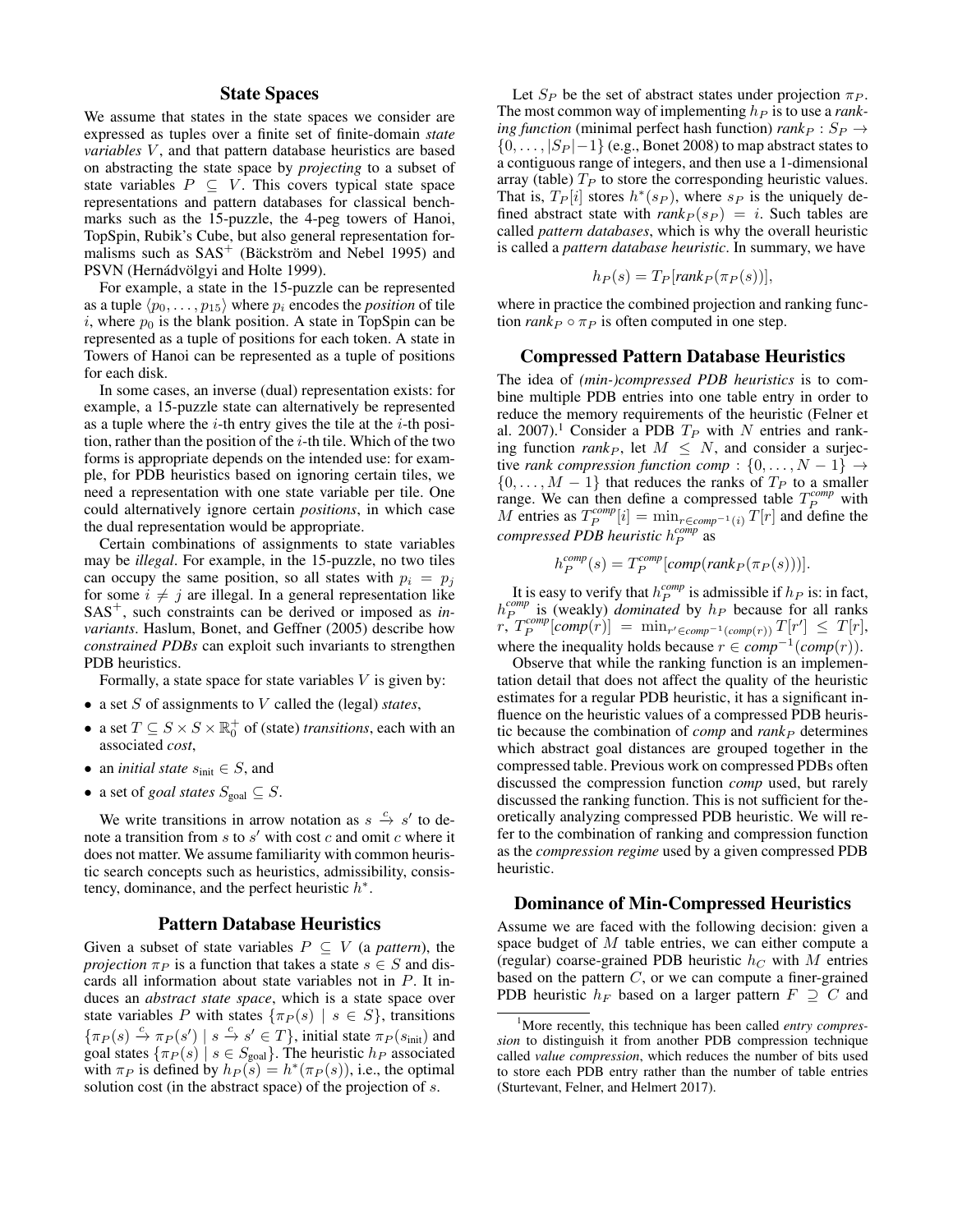compress it down to size  $M$ , obtaining the compressed PDB heuristic  $h_F^{comp}$ . Which of the two heuristics is preferable? Clearly, this is a key question in the practical application of compressed PDB heuristics. So far, this question has only been studied experimentally.

Because  $F \supseteq C$ ,  $h_F$  weakly dominates  $h_C$ : the coarser abstraction can be viewed as a further abstraction of the finer abstraction, and dominance follows from the admissibility of abstraction heuristics. We say that  $h_F$  is a *refinement* of  $h_C$ .<sup>2</sup> Hence, the question is in which cases the loss in accuracy due to compression when moving from  $h_F$  to  $h_F^{comp}$  is small enough not to lose the advantage of  $h_F$  over  $h_C$ .

For example, let  $h_F$  be a 13-disk PDB heuristic for 4-peg Towers of Hanoi, and let  $h_C$  be an 11-disk PDB that ignores the smallest two disks considered in  $F$ . The PDBs for  $h_F^{comp}$ and  $h_C$  have the same size if we compress by a factor of 16. Which heuristic is stronger?

The key to answering these questions is in the interaction between the abstraction mappings used to define  $h_F$  and  $h_C$ and the compression regime used by  $h_F^{comp}$ . We say that a compression regime is *compatible* with the refinement relationship between  $h_C$  and  $h_F$  if the only states that end up in the same compressed table entry are those which cannot be distinguished by the coarser heuristic  $h<sub>C</sub>$ . Formally, this means that we require the following condition for all states  $s$  and  $s'$ :

$$
comp(rankF(\piF(s))) = comp(rankF(\piF(s')))
$$
  
iff  $\piC(s) = \piC(s').$ 

This essentially means that the compression function can be viewed as a *further abstraction* that, when composed with the fine-grained abstraction  $\pi_F$ , is equivalent to (distinguishes exactly the same states as) directly applying the coarse abstraction  $\pi_C$ .

When using arbitrary or random ranking or compression functions, this compatibility relationship is unlikely to hold because the rank of an abstract state and the resulting compressed table index do not capture any structural aspects of the abstraction. However, when using lexicographic ranking based on the representation of an abstract state as a tuple of values for state variables, the commonly used compression functions MOD and DIV (with suitable divisors) can be interpreted in terms of the abstract state structure: if the last state variable (the one considered least significant in the lexicographical ordering) can take on  $k$  values, then DIV compression by a factor of  $k$  amounts to projecting away the last state variable, and similarly if the first state variable can take on  $k$  values, then MOD compression to reduce by a factor of k (i.e., computing the rank modulo  $N/k$ ) amounts to projecting away the first state variable.

For example, using lexicographical ranking in the 4-peg Towers of Hanoi domain, compression DIV 4 or MOD 4 amounts to projecting away one of the disks. Depending on the order of state variables, this will typically be the *largest* or *smallest* disk considered in the finer abstraction.

We are now ready to answer question Q1:

**Theorem 1.** Let  $h_F$  and  $h_C$  be heuristics such that  $h_F$  is *a refinement of h<sub>C</sub>. Consider compressed heuristics with a compression regime that is compatible with*  $h_F$  *and*  $h_C$ *. Then*

$$
h_F^{comp}(s) \ge h_C(s)
$$

### *for all states* s*.*

**Proof:** Consider a state s with  $h_F^{comp}(s) = k < \infty$ . (For infinite heuristic values, there is nothing to prove, as  $\infty \geq$  $h_C(s)$  always holds.)

From the definition of min-compression, there must be a state  $\overline{s}$  that is compressed to the same compressed table entry as s such that  $h_F(\overline{s}) = h_F^{comp}(s) = k$ . This can be any state in the same compressed table entry as s with minimum  $h_F$ value.

From  $h_F(\overline{s}) = k$ , the definition of abstraction heuristics implies that the abstract state space defined by  $\pi_F$  has a path of total cost k from  $\pi_F(\overline{s})$  to some abstract goal state.

Because  $\pi_F$  is a refinement of  $\pi_C$ , all abstract paths in the abstract state space for  $\pi_F$  have corresponding abstract paths in the abstract state space for  $\pi$ <sup>C</sup> (but not necessarily vice versa), which implies  $h_C(\overline{s}) \leq k = h_F(\overline{s})$ . Note that this path does not have to be a *shortest* path in the abstract space for  $\pi_C$ , hence equality does not have to hold.

Because we have a compatible compression regime, the only states that are mapped to the same compressed table entry as s are the ones that  $\pi_C$  cannot distinguish from s, and hence  $h_C(s) = h_C(\overline{s})$ .

We complete the proof by putting the pieces together:  $h_F^{comp}(s) = h_F(\bar{s}) \ge h_C(\bar{s}) = h_C(s).$ 

We conclude that with compatible compression regimes, using a finer abstraction and then compressing it to the size of a coarser one is never worse in terms of heuristic accuracy than using the coarser abstraction directly.

## Min-Compression and Variable Dependencies

Our previous result suggests that if we take care to use a compatible compression regime, compressed PDBs are a universal win over regular PDBs. However, we must be careful: while Theorem 1 shows that in such cases  $h_F^{comp}$  is never worse than  $h_C$ , it does not guarantee that it is actually better.

In fact, experiments in standard benchmarks show that in many cases  $\hat{h}_F^{comp}$  and  $h_C$  turn out to be identical. For example, experimental equality of these heuristics has been observed for TopSpin domain with compatible compression regimes using lexicographical ranking and either DIV or MOD compression, whereas for 4-peg Towers of Hanoi, one of these regimes leads to huge improvements of  $h_F^{comp}$  over  $h<sub>C</sub>$  whereas with the other regime, the two heuristics are identical. In this section, we attempt to shed some light on this phenomenon, answering questions Q2 and Q3.

The key to understanding this behavior lies in a notion of *dependency* between the state variables of the problem. We say that state variable  $u$  depends on state variable  $v$  if a value change of state variable  $u$  can depend on the current value of

<sup>2</sup>The notion of refinement of abstraction heuristics also applies to more general forms of abstractions than the projections underlying PDBs. Whenever abstraction  $\alpha$  can be viewed as a composition of two functions  $\alpha_1 \circ \alpha_2$ ,  $\alpha_2$  is a *refinement* of  $\alpha$ . All results in this paper directly carry over to this more general setting.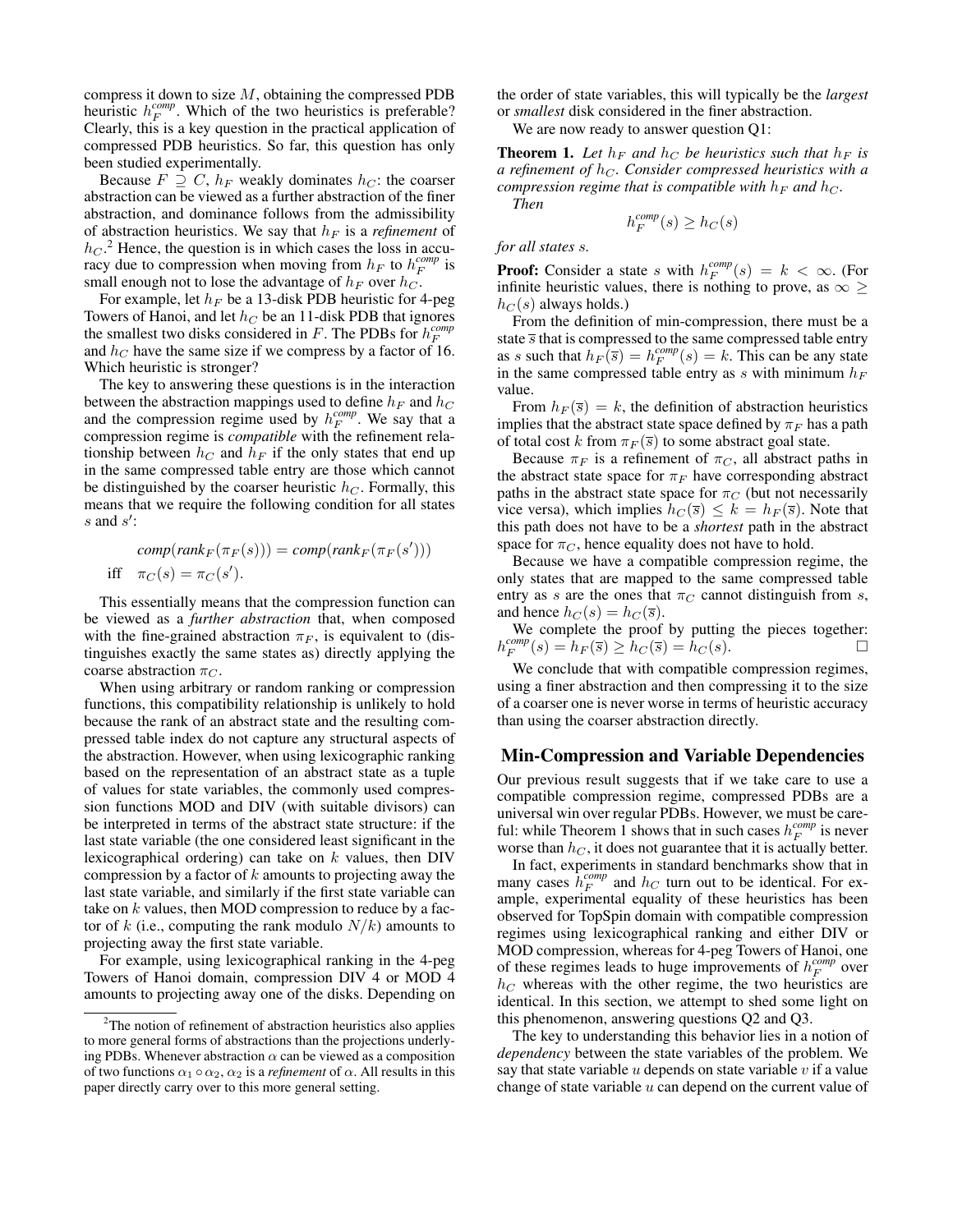state variable  $v$  in any way. More formally, consider a state transition  $s_1 \stackrel{c}{\rightarrow} s'_1$  that changes the value of u, i.e., u takes transition  $s_1 \rightarrow s_1$  that changes the value of u, i.e., u takes<br>on different values in  $s_1$  and  $s'_1$ . We say that u is independent *of* v in  $s_1$  if for all states  $s_2$  that are identical to  $s_1$  except for the value of v, there exists a transition  $s_2 \stackrel{c}{\rightarrow} s'_2$  such that  $s'_2$ is identical to  $s'_1$  except (possibly) for the value of v. We say that  $u$  *depends on*  $v$  if there exists any state in which  $u$  is not independent of v.

While this definition of dependencies is semantic (i.e., requires checking all states in the state space), it is closely related to syntactic constructs in state-space representation formalisms such as  $SAS^+$  and PSVN. Under a  $SAS^+$  representation,  $u$  can only depend on  $v$  if there exists some action modifying  $u$  which has a precondition on  $v$ . This means that this notion of variable dependency is closely related to arcs in *causal graphs* commonly studied in the planning literature (e.g., Knoblock 1994; Chen and Giménez 2008). The main difference is that only precondition-effect relationships induce dependencies, while arcs in causal graphs are also induced by effect-effect relationships (i.e., two state variables being modified by the same action).

We can now prove the second main result:

**Theorem 2.** *Consider the patterns*  $F$  *and*  $C$  *with*  $F \supseteq C$ *in an undirected state space (i.e., for all transitions s*  $\frac{c}{\rightarrow} s'$ *, there exists a transition*  $s' \stackrel{c}{\rightarrow} s$ *). Let*  $h_F^{comp}$  *be a compressed PDB heuristic with a compression regime that is compatible with the refinement relation between* F *and* C*. If no variable in*  $C$  *depends on any variable in*  $F \setminus C$ *, then* 

$$
h_F^{\it comp}(s) = h_C(s)
$$

*for all states* s*.*

**Proof:** Let  $F$ ,  $C$  and  $h_F^{comp}$  satisfy the prerequisites of the theorem, and let s be any state. Theorem 1 shows  $h_F^{comp}(s) \geq$  $h_C(s)$ , so it remains to show  $h_F^{comp}(s) \leq h_C(s)$ . For this it suffices to show that whenever there exists a sequence of abstract transitions from  $\pi_C(s)$  to some goal state  $\pi_C(s_{\text{goal}})$ under  $\pi_C$ , there exists a state  $\overline{s}$  with  $\pi_C(\overline{s}) = \pi_C(s)$  from which there exists a corresponding sequence of abstract transitions from  $\pi_F(\overline{s})$  to  $\pi_F(s_{\text{goal}})$  under  $\pi_F$ . (Note that mincompression puts s and  $\overline{s}$  into the same compressed entry.)

Let  $s_C^0 \rightarrow \cdots \rightarrow s_C^n$  be a sequence of abstract transitions under  $\pi_C$  with  $s_C^0 = \pi_C(s)$ ,  $s_C^i \neq s_C^{i+1}$  for all  $0 \leq i < n$ , and  $s_C^n = \pi_C(s_{\text{goal}})$ . Because the state space is undirected, the *reverse* of this path also exists and has the same cost.

From this reverse path under  $\pi$ <sup>C</sup> we incrementally construct a corresponding reverse path under the finer abstraction  $\pi_F$ , and by reversing this path again, we obtain the desired path from  $\pi_F(\overline{s})$  to  $\pi_F(s_{\text{goal}})$  under  $\pi_F$ .

The reverse path begins with  $s_F^n = \pi_F(s_{\text{goal}})$ , which is an abstract goal state under  $\pi_F$  and is a refinement of  $s_C^n$ . For all  $0 < i \leq n$ , after constructing  $s_F^i$ , we can construct  $s_F^{i-1}$  as follows, using the inductive argument that  $s_F^i$  is a refinement of  $s_C^i$ : because the transition  $s_C^{i-1} \rightarrow s_C^i$  exists in  $\pi_C$ , there must be a transition  $s \to s'$  in the original state space with  $\pi_C(s) = s_C^{i-1}$  and  $\pi_C(s') = s_C^i$ . Because of undirectedness, there is a transition  $s' \rightarrow s$  of the same cost. Because  $s_C^{i-1} \neq s_C^i$ , s' and s differ in at least one variable from C. Because all variables in C are independent of all variables in  $F \setminus C$ , we can change all variables in  $F \setminus C$ arbitrarily to obtain a new transition  $\overline{s'} \rightarrow \overline{s}$  of the same cost where  $\pi_F(\overline{s'}) = s_F^i$  and  $\pi_C(\overline{s}) = s_C^{i-1}$ . Set  $s_F^{i-1} = \pi_F(\overline{s})$ to complete the construction.

It is instructive to compare Theorem 2 to an earlier result on variable dependencies and the quality of PDB heuristics from the classical planning literature, first proved by Haslum et al. (2007) and later refined by Pommerening, Röger, and Helmert (2013). Pommerening et al. show that the only *interesting* patterns  $P$  in  $SAS<sup>+</sup>$  planning tasks are ones where (1) the subgraph  $CG_P$  of the causal graph induced by P (including both precondition-effect and effecteffect arcs) is weakly connected, and (2) there is a directed path in  $CG_P$  using only precondition-effect arcs from each variable  $v \in P$  to some variable mentioned in the goal condition. If condition  $(1)$  is violated, the pattern P can be split into two smaller patterns  $P_1$  and  $P_2$  with  $h_P = h_{P_1} + h_{P_2}$ , and if condition (2) is violated, there exists a smaller pattern  $P'$  with  $h_{P'} = h_P$ .

This "interesting pattern criterion" implies that in  $SAS^+$ tasks, Theorem 2 remains true if we replace the condition that the state space is undirected by the condition that  $F \setminus C$ contains no variables mentioned in the goal condition.

Comparing the *interesting pattern* criterion to Theorem 2, we see that neither result entails the other. For example, on the one hand, Theorem 2 is limited to undirected state spaces, while the interesting pattern criterion has no such restriction. On the other hand, the following section includes several examples of patterns  $F \subseteq C$  where Theorem 2 shows that  $h_F^{comp}$  cannot improve over  $h_C$  while the interesting pattern criterion provides no useful information.

### **Discussion**

We conclude by discussing the implications of our results for some classical benchmarks. On the positive side, Theorem 1 shows that, when care is taken to use a compatible compression regime, min-compressed PDBs are always at least as strong as regular PDBs. On the negative side, Theorem 2 shows that improvements can only be obtained if the finer abstraction on which the compressed PDB is based captures a dependency of the coarser abstraction. (Of course this can also be seen as a positive result to guide the appropriate choice of refinement to use for a compressed PDB.)

In the quotation from our introduction, Sturtevant, Felner, and Helmert (2014) observed that compressed PDBs have been highly successful for the 4-peg Towers of Hanoi, unsuccessful for TopSpin, and modestly successful for slidingtile puzzles. We can explain all these results in terms of the variable dependencies present in these domains.

In the Towers of Hanoi, the state variable representing the location of disk u depends on the variable representing the location of disk  $v$  iff  $v$  is smaller than  $u$ . Smaller disks impede the movement of larger disks and hence introduce a dependency: an action moving a given disk is only applicable if no smaller disks are present on the source or target peg. However the converse is not true, as larger disks never impede the movement of smaller disks. Hence, to im